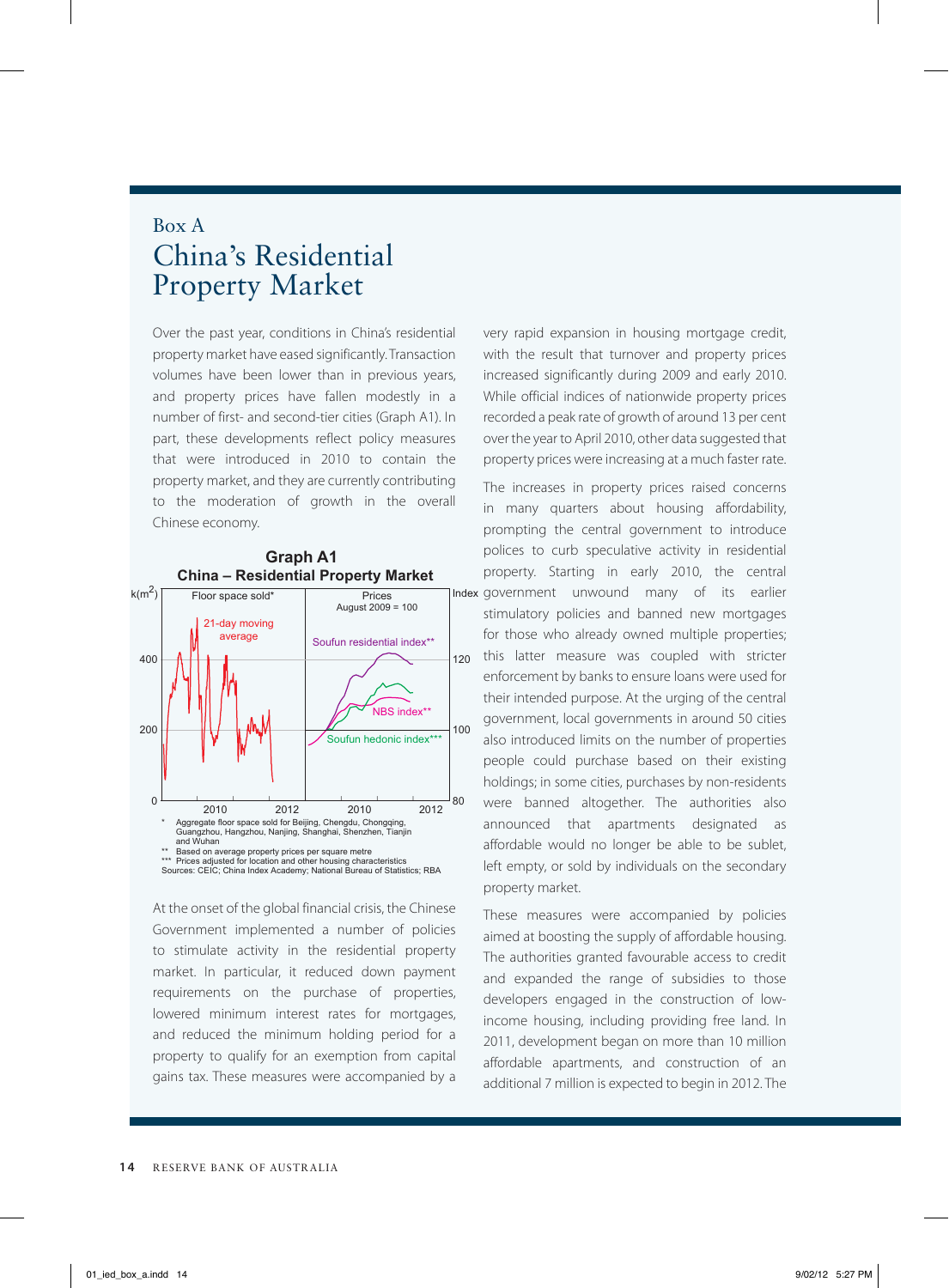government also instituted audits of developers' land holdings to ensure land was not left idle; the government has reserved the right to confiscate land that is left unused for too long.

The effects of these measures have become apparent over the past year. Attitudes towards buying property have changed considerably; the Urban Depositor Survey by the People's Bank of China reported that between the December quarters of 2010 and 2011, the share of respondents expressing a preference to invest in real estate had fallen significantly, and the share of respondents expecting to purchase an apartment within three months of the survey dropped to levels not seen since 2008. Confidence of developers has also been affected by lower sales revenue and expectations of lower property prices; the Business Climate  $M(m^2)$ Index for real estate has decreased towards global financial crisis levels, reflecting the tighter financial conditions many property developers have been experiencing (Graph A2). Many developers have been scaling down their construction plans and reducing their purchases of land (Graph A3).

As developers revise their construction plans for the coming year, slowing residential construction activity will have direct and indirect effects on GDP growth. Dwelling investment has become an important source of demand in China, with its share of GDP having increased from about 5½ per cent in 2004 to approximately 9 per cent in 2011. Although the rate of growth in dwelling investment was strong in 2011 as a whole, residential building activity slowed noticeably in the second half of 2011, which contributed to the moderation in economic growth over the same period. The slowing in housing investment is also likely to have an indirect effect on growth as local governments rein in spending in response to weaker revenues – roughly 20 per cent of taxes collected by local governments are related to land, and land sales



generate an amount equivalent to around 35 per cent of local governments' current expenditure.

The easing in conditions in the residential property market also has implications for the financial sector. Overall, the stock of loans to the real estate sector (including commercial real estate) is roughly 20 per cent of outstanding loans (although this ratio is around 30 per cent for the five largest banks). Nearly two-thirds of these loans are residential mortgages, although most analysts consider that the risks this lending poses are limited; mortgages